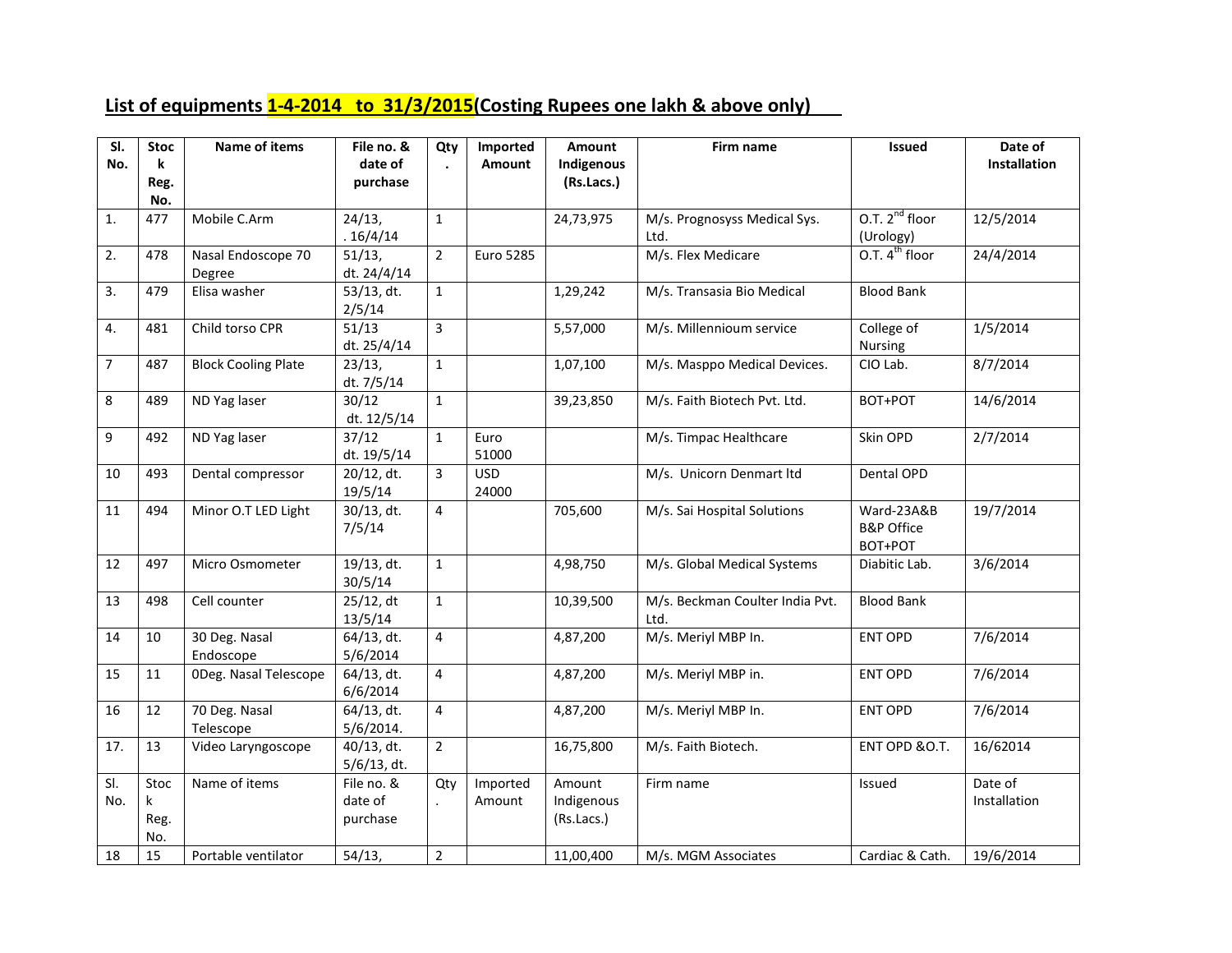|     |      |                             | dt.30/4/13    |                      |                  |            |                                 | Lab.                       |              |
|-----|------|-----------------------------|---------------|----------------------|------------------|------------|---------------------------------|----------------------------|--------------|
| 19  | 16   | Ultrasonic Inst.            | 51/13         | $\mathbf{1}$         |                  | 4,20,000   | M/s. C.L. Micromed Pvt. Ltd.    | O.T. 2 <sup>nd</sup> floor | 5/8/2014     |
|     |      | Cleaner                     | , dt. 5/6/14  |                      |                  |            |                                 |                            |              |
| 20  | 18   | Ref.Gen.Purpose             | 214/11, dt.   | $\mathbf{1}$         | Euro             |            | M/s. Genemate Tech.             | Notto                      |              |
|     |      | Centrifuge                  | 5/6/14        |                      | 10881            |            |                                 |                            |              |
| 21  | 19   | <b>ICU Bedside Monitor</b>  | 30/13, dt.    | 15                   |                  | 14,96,250  | M/s. Global Lifecare            | <b>Burns ICU</b>           | 5/6/14       |
|     |      |                             | 5/6/14        |                      |                  |            |                                 |                            |              |
| 22  | 20   | <b>ENT Diagnostic and</b>   | $10/13$ , dt. | $\overline{2}$       | Euro             |            | M/s. Flex Medicare              | <b>ENT OPD</b>             | 10/6/2014    |
|     |      | Therpay Unit                | 24/4/14       |                      | 87500            |            |                                 |                            |              |
| 21  | 26   | Dental Chair Cum Unit       | 18/12, dt.    | 10                   | $\overline{USS}$ |            | M/s. Unicorn Denmart Ltd.       | Dental OPD                 |              |
|     |      |                             | 19/5/14       |                      | 171500           |            |                                 |                            |              |
| 22  | 32   | Portable Light              | 53/12, dt.    | $\mathbf{1}$         |                  | 1,78,539   | M/s. Medical Systems Services   | Ward-19                    | 4/7/2014     |
|     |      |                             | 3/7/14        |                      |                  |            |                                 |                            |              |
| 23  | 35   | <b>Fully Automated ESR</b>  | $12/13$ , dt. | $\mathbf{1}$         |                  | 9,18,750   | M/s. BSP Diagnostic Systems     | Lab. Medicine              | 7/9/2014     |
|     |      | Analyzer                    | 3/7/2014      |                      |                  |            |                                 |                            |              |
| 24  | 36   | Platelet Aggregometer       | 34/13, dt.    | $\mathbf{1}$         |                  | 24,67,500  | M/s. Bio Scientific             | Lab. Medicine              |              |
|     |      |                             | 10/7/2014     |                      |                  |            |                                 |                            |              |
| 25  | 37   | <b>Automated Slide</b>      | $12/13$ , dt. | $\mathbf{1}$         |                  | 19,42,500  | M/s. Unimeditreck               | Pathology                  | 15/10/2014   |
|     |      | Strainer                    | 30/5/2014     |                      |                  |            |                                 | <b>VMMC</b>                |              |
| 26  | 43   | Infrared Oven               | 30/12, dt.    | $\mathbf{1}$         |                  | 9,20,809   | M/s. P&O International          | Rehab. (PMR)               | 24/7/2014    |
|     |      |                             | 15/5/14       |                      |                  |            |                                 |                            |              |
| 27  | 46   | <b>Electro Cautery Unit</b> | 30/13, dt.    | $\overline{2}$       |                  | 6,30,000   | M/s. Divlabs (India)            | BOT+POT                    | 25/8/2014    |
|     |      |                             | 17/7/14       |                      |                  |            |                                 |                            |              |
| 28  | 47   | Transcutaneous              | 22/12, dt.    | $\overline{4}$       |                  | 62,58,000  | M/s. E.M.Technolies             | Ward-32                    | 24/7/2014    |
|     |      | Monitor                     | 17/7/2014     |                      |                  |            |                                 |                            |              |
| 29  | 52   | Shortwave Diathermy         | 23/13, dt.    | $\mathbf{1}$         | Euro             |            | M/s. Hospimedica International  | Physio CIO                 |              |
|     |      |                             | 24/7/2014     |                      | 6000             |            | Ltd.                            |                            |              |
| 30  | 53   | Anaesthesia                 | 12/12, dt.    | 5                    | US\$             |            | M/s. Wipro GE Healthcare Pvt.   | O.T. $2^{nd}$ floor        |              |
|     |      | Workstation                 | 25/7/2014     |                      | 683865           |            | Ltd.                            | (surgery)                  |              |
| 31  | 54   | <b>High Definition</b>      | 32/2013, dt.  | $\mathbf{1}$         |                  | 30,41,182  | M/s. Arogya International       | O.T. 2 <sup>nd</sup> floor | 13/8/2014    |
|     |      | Laposcopic set              | 31/7/2014     | set                  |                  |            |                                 |                            |              |
| SI. | Stoc | Name of items               | File no. &    | Qty                  | Imported         | Amount     | Firm name                       | Issued                     | Date of      |
| No. | k    |                             | date of       | $\ddot{\phantom{a}}$ | Amount           | Indigenous |                                 |                            | Installation |
|     | Reg. |                             | purchase      |                      |                  | (Rs.Lacs.) |                                 |                            |              |
|     | No.  |                             |               |                      |                  |            |                                 |                            |              |
| 32  | 67   | <b>ICE Flaking Machine</b>  | 150/2011,     | $\mathbf{1}$         | Euro             |            | M/s .Spectrum Associates        | SIC (Physio)               |              |
|     |      |                             | dt. 7/8/2014  |                      | 2460             |            |                                 |                            |              |
| 33  | 68   | Cystoscope set              | 39/13, dt.    | 3                    |                  | 18,04,991  | M/s. Shalyaa International      | O.T. $2^{nd}$ floor        | 12/8/2014    |
|     |      |                             | 7/8/2014      |                      |                  |            |                                 | (Urolgoy)                  |              |
| 34  | 70   | Intensed Pulse Light        | 38/12, dt.    | $\mathbf{1}$         | Euro             |            | M/s. Timpac Healthcare Pvt. Ltd | Skin OPD                   | 3/9/2014     |
|     |      |                             | 7/8/2014      |                      | 27150            |            |                                 |                            |              |
| 35  | 71   | Long Nephroscope            | 50/13, dt.    | $\mathbf{1}$         |                  | 4,37,710   | M/s. Healthware Pvt. Ltd.       | $0.7.2nd$ floor            | 28/8/2014    |
|     |      |                             | 31/7/2014     |                      |                  |            |                                 | (urology)                  |              |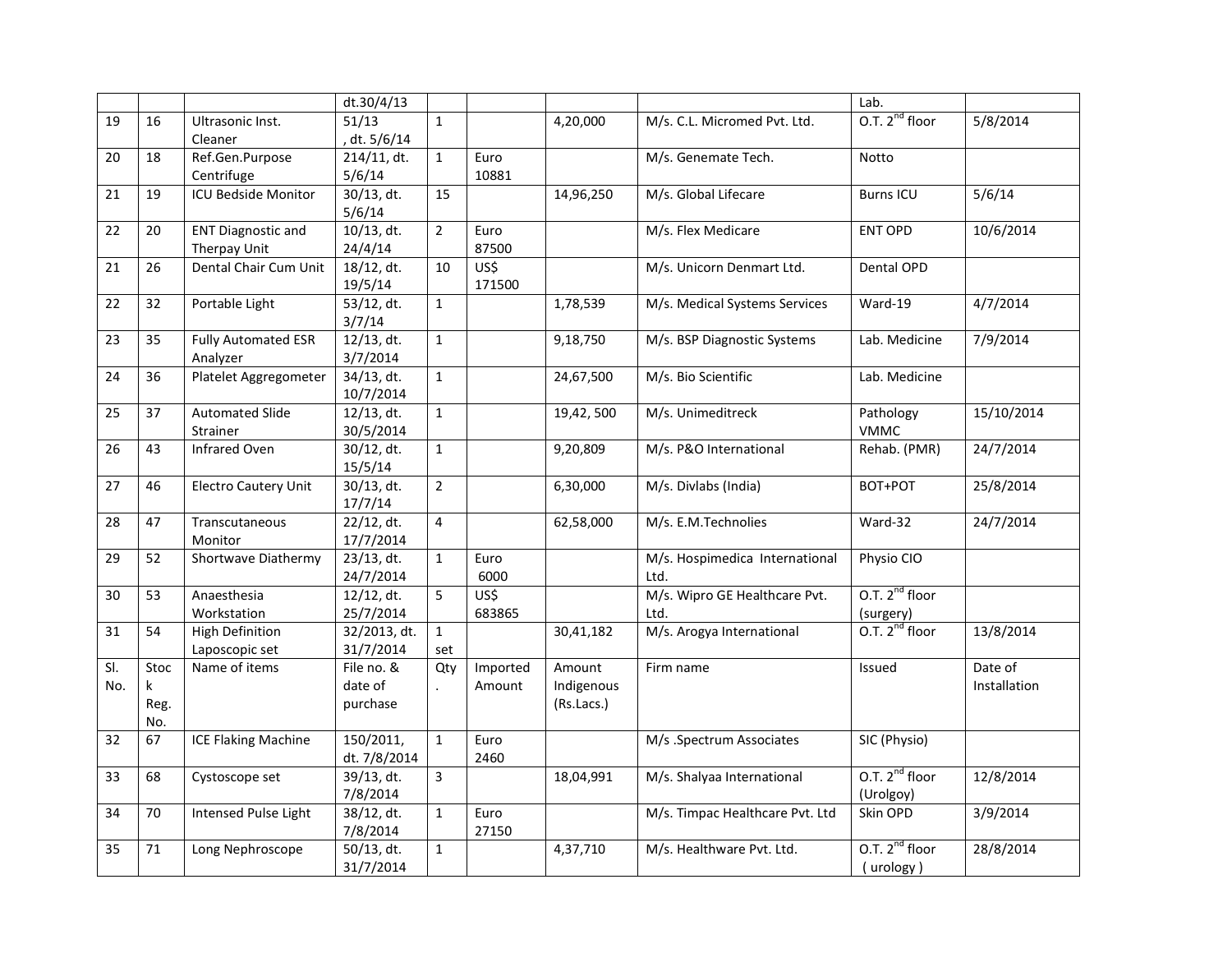| 36 | 72  | Uretero -Nenoscope           | 50/13,dt.     | $\mathbf{1}$   |                  | 2,78,470  | M/s. Healthware Pvt. Ltd.          | O.T. 2 <sup>nd</sup> floor | 28/8/2014  |
|----|-----|------------------------------|---------------|----------------|------------------|-----------|------------------------------------|----------------------------|------------|
|    |     |                              | 31/7/2014     |                |                  |           |                                    | (Urology)                  |            |
| 37 | 75  | <b>Ultrosnic Cutting and</b> | $02/13$ , dt. | $\overline{2}$ |                  | 48,95,247 | M/s. Teknosurg International       | $0.7.2nd$ floor            | 30/9/2014  |
|    |     | <b>Coagulating Device</b>    | 28/8/2014     |                |                  |           |                                    | (Surgery)                  |            |
| 38 | 76  | Auto Refractio               | 50/13, dt.    | $\overline{2}$ |                  | 6,54,100  | M/s. Bio Medix Opt.& Devices       | Eye O.T.                   |            |
|    |     | Kerotometer                  | 8/9/2014      |                |                  |           | Pvt. Ltd.                          |                            |            |
| 39 | 92  | Diode Laser                  | 30/13, dt.    | $\mathbf{1}$   | <b>USD</b>       |           | M/s. Manav Electronics             | <b>B&amp;P.</b>            |            |
|    |     |                              | 8/9/2014      |                | 30591            |           |                                    |                            |            |
| 40 | 93  | Co2 Laser                    | 30/13, dt.    | $\mathbf 1$    |                  | 24,36,000 | M/s. Mediteck Electronics          | B&P                        | 12/11/14   |
|    |     |                              | 8/9/2014      |                |                  |           |                                    |                            |            |
| 41 | 94  | <b>Infusion Warmer</b>       | 35/13, dt.    | 17             |                  | 9,63,900  | M/s. Emco Meditek Pvt. Ltd.        | Anesthesia                 | 16/10/2014 |
|    |     |                              | 15/9/2014     |                |                  |           |                                    |                            |            |
| 42 | 95  | <b>Ventilators for Wards</b> | $11/12$ , dt. | 10             | <b>USD</b>       |           | M/s. Rohanika Electronics          | <b>ICU-1&amp;2</b>         |            |
|    |     |                              | 16/9/2014     |                | 151036           |           |                                    |                            |            |
| 43 | 100 | Flexible                     | 33/12, dt.    | $\mathbf{1}$   | <b>Euro 9926</b> |           | M/s. Vishal Surgical Equipment     | O.T. $2^{nd}$ floor        |            |
|    |     | Choledochoscoe               | 15/9/2014     |                |                  |           |                                    | (surgery)                  |            |
| 44 | 101 | Video RhinoLaryngo           | $09/13$ , dt. | $\mathbf{1}$   | Euro             |           | M/s. Pukhya Healthcare             | ENT O.T                    |            |
|    |     | fiberscope                   | 18/9/2014     |                | 19990            |           |                                    |                            |            |
| 45 | 102 | Rhino Laryngo                | 57/11, dt.    | $\overline{2}$ | Euro             |           | M/s. Vishal surgical Equipment     | Surgery                    |            |
|    |     | Fibroscope                   | 19/9/2014     |                | 15479            |           |                                    |                            |            |
|    |     |                              |               |                |                  |           |                                    |                            |            |
|    |     |                              |               |                |                  |           |                                    |                            |            |
|    |     |                              |               |                |                  |           |                                    |                            |            |
| 46 | 105 | Resuscitation                | 32/13, dt.    | 5              |                  | 38,74,500 | M/s. Sai Hopital Solution          | Surgery                    | 8/10/2014  |
|    |     | <b>Emergency Cart vital</b>  | 29/9/2014     |                |                  |           |                                    |                            |            |
|    |     | Sing.Monitor with            |               |                |                  |           |                                    |                            |            |
|    |     | Defib.                       |               |                |                  |           |                                    |                            |            |
| 47 | 109 | Plasma Thawing Bath          | $13/12dt$ .   | $\mathbf{1}$   | <b>USD</b>       |           | M/s. Span Healthcare Pvt. Ltd.     | <b>Blood Bank</b>          |            |
|    |     |                              | 24/9/2014     |                | 6566             |           |                                    |                            |            |
| 48 | 113 | Paed. Cysto                  | 50/13, dt.    | $\mathbf{1}$   | Euro             |           | M/s. Flex Medicare System          | $0.7.2nd$ floor            | 15/10/2014 |
|    |     | Resectoscope set             | 28/8/14       |                | 20972            |           |                                    | (Urology)                  |            |
| 49 | 118 | Impedance                    | $41/13$ , dt. | $\mathbf{1}$   |                  | 3,07,125  | M/s. Arphi Electronics Pvt. Ltd.   | <b>ENT OPD</b>             |            |
|    |     | Audiometer                   | 16/10/14      |                |                  |           |                                    |                            |            |
|    |     |                              |               | set            |                  |           |                                    | $0.7.2nd$ floor            |            |
| 50 | 120 | <b>Sterilze Storage</b>      | 36/13, dt.    | 5              |                  | 20,42,250 | M/s. Sai Hospital Solution         |                            | 17/12/2014 |
|    |     | Cabinet                      | 20/10/14      |                |                  |           |                                    | (Sup.)                     |            |
| 51 | 121 | <b>Biofeedback Therapy</b>   | 17/13, dt.    | $\mathbf{1}$   |                  | 1659765   | M/s. Kailash Lifescience Pvt. Ltd. | Ward-6                     |            |
|    |     | System                       | 20/10/14      |                |                  |           |                                    |                            |            |
| 52 | 122 | <b>Fully Automated</b>       | 25/12, dt.    | $\mathbf{1}$   |                  | 23,10,000 | M/s. Siemens Ltd.                  | Lab. Medicine              | 19/11/2014 |
|    |     | Proteen Analyzer             | 20/10/14      |                |                  |           |                                    |                            |            |
| 53 | 123 | Multiparameter               | 40/13, dt.    | 8              |                  | 7,22,400  | M/s. Global Life care Pvt. Ltd.    | Neurosurgery               | 7/11/2014  |
|    |     | Monitor                      | 3/11/14       |                |                  |           |                                    |                            |            |
| 54 | 124 | Pulse oximeter               | 08/13, dt.    | 36             |                  | 57,79,620 | M/s. D.V. Enterprises              | <b>HDU</b> wards           |            |
|    |     |                              | 3/11/14       |                |                  |           |                                    |                            |            |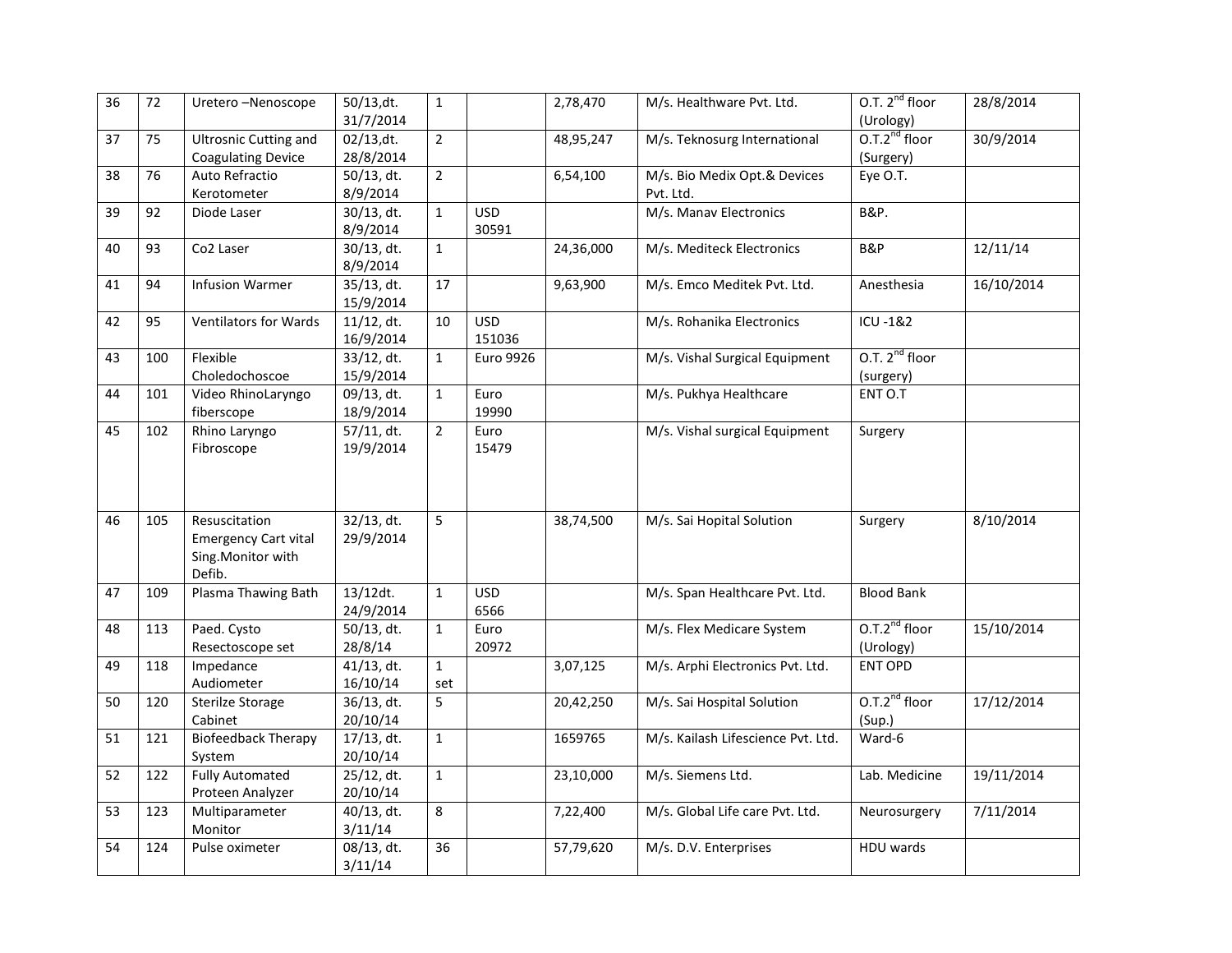| 55 | 125 | Table top                    | 213/11, dt.   | $\mathbf{1}$   | Euro       |             | M/s. Genemate Tech. Pvt. Ltd       | Notto                      |          |
|----|-----|------------------------------|---------------|----------------|------------|-------------|------------------------------------|----------------------------|----------|
|    |     | Ref.Centrifuge               | 20/10/2014    |                | 6388       |             |                                    |                            |          |
| 56 | 126 | Intraopeative Colour         | 57/12, dt.    | $\mathbf{1}$   |            | 14,83,979   | M/s. BNS Health Aids               | $0.7.2nd$ floor            | 7/1/15   |
|    |     | Doppler                      | 30/10/14      |                |            |             |                                    |                            |          |
| 57 | 129 | <b>Tissue Embedding</b>      | 21/13, dt.    | $\mathbf{1}$   | Euro       |             | M/s. Bio Int. Technology           | Histopathology             | 30/12/14 |
|    |     | System                       | 10/11/14      |                | 8200       |             |                                    | Vmmc                       |          |
| 58 | 134 | Ultrasonic Inst.             | $17/13$ , dt. | $\mathbf{1}$   |            | 2,36,250    | M/s. Roop Telsonic Ult. Ltd.       | Mty+FPO.T                  | 17/11/14 |
|    |     | Cleaner                      | 17/11/14      |                |            |             |                                    |                            |          |
| 59 | 135 | Upper GI Video               | $11/13$ , dt. | $\mathbf{1}$   |            | 49,10,025   | M/s. DSS Imagetech Pvt.            | Endo(Medicine)             |          |
|    |     | Endoscope                    | 17/11/14      |                |            |             |                                    |                            |          |
| 60 | 140 | <b>Blood Cell separator</b>  | 03/14, dt.    | $\mathbf{1}$   |            | 13,65,000   | M/s. Biocell Medicare              | <b>Blood Bank</b>          | 30/10/14 |
|    |     |                              | 29/10/14      |                |            |             |                                    |                            |          |
| 62 | 143 | Rotary Microscope            | $21/13$ , dt. | $\mathbf{1}$   | Euro       |             | M/s. BR Biomedicals Pvt. Ltd.      | Histopathology             | 13/12/14 |
|    |     |                              | 20/11/14      |                | 10300      |             |                                    |                            |          |
| 63 | 144 | Sterile PVC Tube             | $01/14$ , dt. | $\mathbf{1}$   |            | 7,60,208    | M/s. ACE Marketing Co.             | <b>Blood Bank</b>          | 2/12/14  |
|    |     | <b>Connecting Device</b>     | 16/10/14      |                |            |             |                                    |                            |          |
| 64 | 154 | <b>Fully Automated</b>       | 59/13, dt.    | $\mathbf{1}$   |            | 21,00,000   | M/s. South Delhi Pharma            | Biochemistry               |          |
|    |     | Cinical chemistry            | 27/11/14      |                |            |             |                                    |                            |          |
|    |     | Analyzer                     |               |                |            |             |                                    |                            |          |
| 65 | 159 | Precedence 16 spect          | 143/08,       | $\mathbf{1}$   | <b>USD</b> |             | M/s. Philips Electronics India Ltd | Nuclear                    |          |
|    |     | CT scanner & Turnkey         | dt.5/10/13    | set            | 51,00,000  |             |                                    | Medicine                   |          |
| 66 | 160 | <b>ENT Diagnositic and</b>   | $10/13$ , dt. | $\mathbf{1}$   |            | 38,68,831   | M/s. Flex Medicare System Pvt.     | E.N.T.                     | 7/12/14  |
|    |     | Therapy unit                 | 4/12/14       |                |            |             | Ltd.                               |                            |          |
| 67 | 161 | Pluse oximeter com           | 11/12/14      | 5              |            | 10,50,000   | M/s. Meditech Enterprises,         | Ward-32                    | 11/2/15  |
|    |     | endtidal Co2                 |               |                |            |             |                                    |                            |          |
| 68 | 165 | Battery operated saw         | 16/12, dt.    | 3              |            | 18,93,897   | M/s. Arogya International          | O.T. 3 <sup>rd</sup> floor | 14/1/15  |
|    |     | system                       | 18/12/14      |                |            |             |                                    | (CIO)                      |          |
| 69 | 166 | Floor mounted                | $Y-11016/13,$ | $\mathbf{1}$   | Euro       |             | M/s. Toshbro Medical PVt. Ltd.     | O.T. $4^{th}$ floor        |          |
|    |     | operating microscope         | dt. 29/12/14  |                | 169261     |             |                                    | (Neurosurgery)             |          |
| 70 | 171 | Plasma Deep Freezer          | 32/13, dt.    | $\overline{2}$ |            | 15,19,220   | M/s. Unimeditrek Pvt. Ltd.         | <b>Blood Bank</b>          |          |
|    |     |                              | 23/12/14      |                |            |             |                                    |                            |          |
| 71 | 176 | Vacusport Reg.               | I-03/13, dt.  | $\mathbf{1}$   |            | 64,68,000   | M/s. B.R. Biomedical Pvt. Ltd.     | SIC (physio)               | 27/1/15  |
|    |     |                              | 5/1/15        |                |            |             |                                    |                            |          |
| 72 | 179 | Defibrillators               | 19/13, dt.    | $\overline{2}$ |            | 7,87,500    | M/s. MHS Medicare India            | Nephro O.T.                | 26/3/15  |
|    |     |                              | 8/1/15        |                |            |             |                                    |                            |          |
| 73 | 185 | Portable Ventilator          | 08/13, dt.    | 15             |            | 34,49,250   | M/s. Air Liquide Medical Systems   | Various ward               |          |
|    |     |                              | 12/1/15       |                |            |             | Pvt Ltd.                           | for HDU                    |          |
| 74 | 186 | <b>Scrub Station</b>         | $02/14$ , dt. | $\mathbf{1}$   |            | 3,93,350    | M/s. Instrumed (I) international   | CTVS O.T.                  | 13/2/15  |
|    |     |                              | 12/1/15       |                |            |             |                                    |                            |          |
| 75 | 188 | Digital Radiography          | 31/12, dt.    | $\mathbf{1}$   | Euro       | Local items | M/s. AGFA Healthcare India Pvt.    | X-ray Deptt.               |          |
|    |     | system                       | 15/1/15       |                | 88287.37   | 28,00,000   | Ltd.                               |                            |          |
| 76 | 190 | <b>Electro Surgical Unit</b> | 45/13, dt.    | $\overline{2}$ |            | 12,57,900   | M/s. Rahul Diagnostic              | O.T. $1st$ floor           | 12/3/15  |
|    |     |                              | 15/1/15       |                |            |             |                                    | (surgery)                  |          |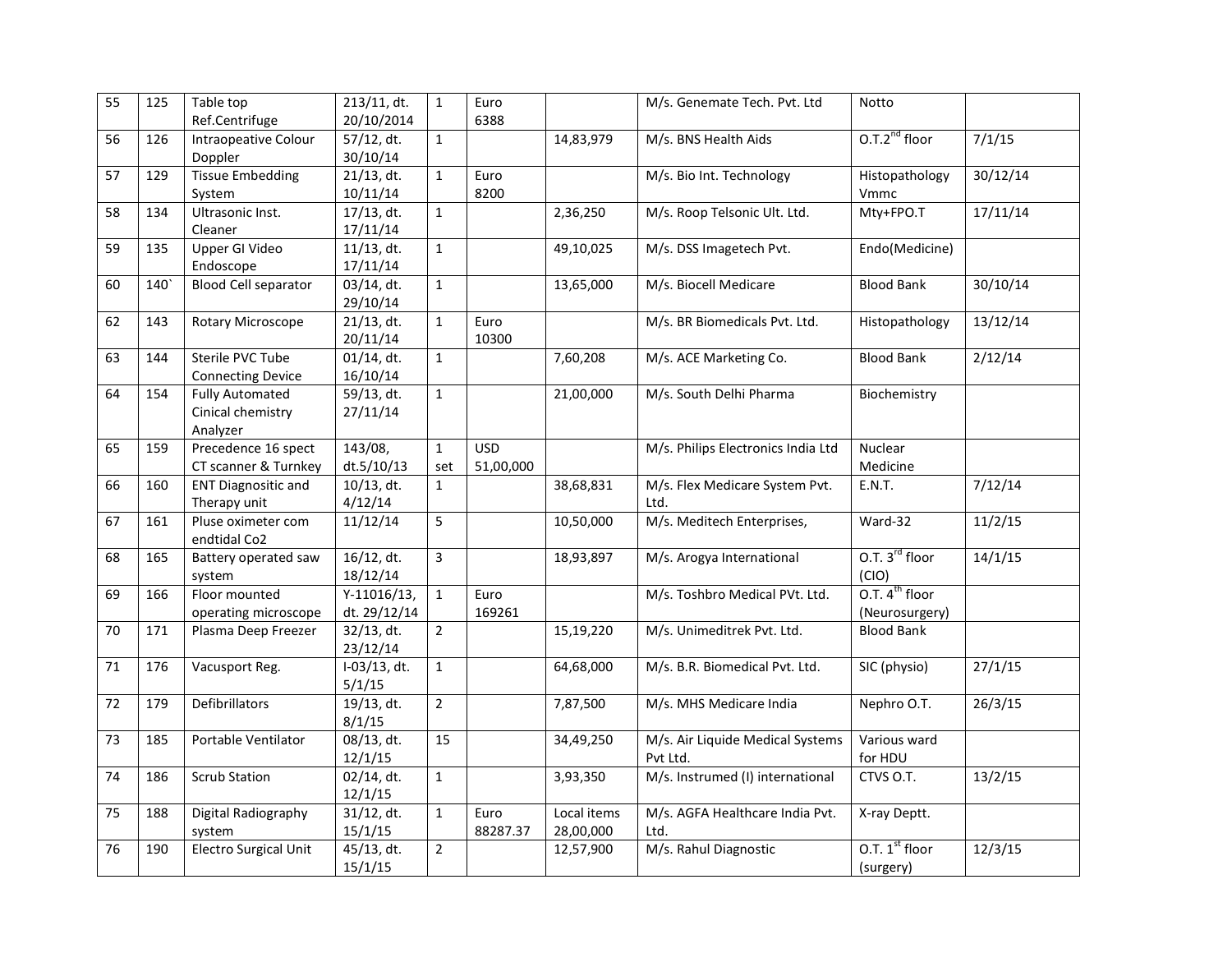| 77 | 191 | <b>High Definition</b>       | 39/13, dt.    | $\mathbf{1}$   |          | 33,45,848   | M/s. Aroga Insternational        | O.T. $2^{nd}$ floor          | 19/215  |
|----|-----|------------------------------|---------------|----------------|----------|-------------|----------------------------------|------------------------------|---------|
|    |     | Laparoscopy set              | 19/1/15       |                |          |             |                                  |                              |         |
| 78 | 192 | Automated Liquid             | 34/13, dt.    | $\mathbf{1}$   | US\$     | Local items | M/s. Bection Dic.India Pvt. Ltd. | Histopathology               |         |
|    |     | based cytology               | 19/1/15       |                | 64.824   | 1,04,832    |                                  |                              |         |
|    |     | systems                      |               |                |          |             |                                  |                              |         |
| 79 | 194 | Table Top Autocalve          | $11/13$ , dt. | $\mathbf{1}$   |          | 5,11,350    | M/s.Sai Hospital Solutions       | <b>ENT OPD</b>               | 4/2/15  |
|    |     |                              | 22/1/15       |                |          |             |                                  |                              |         |
| 80 | 197 | <b>Automatic Blood</b>       | 05/14, dt.    | $\mathbf{1}$   |          | 14,00,700   | M/s. ACE Marketing Co.           | <b>Blood Bank</b>            | 24/1/15 |
|    |     | comp. separator              | 7/1/15        |                |          |             |                                  |                              |         |
| 81 | 200 | Baloon ysnuplasty            | 52/13, dt.    | $\mathbf{1}$   |          | 3,45,800    | M/s. Shalyaa International       | ENT O.T.                     | 3/3/15  |
|    |     |                              | 5/2/15        |                |          |             |                                  |                              |         |
| 82 | 201 | C02 Laser                    | 30/13, dt     | $\mathbf{1}$   |          | 24,36,000   | M/s. Mediteck Elect.             | Skin                         |         |
|    |     |                              | 5/2/15        |                |          |             |                                  |                              |         |
| 83 | 203 | <b>Real Time PCR</b>         | 56/13, dt.    | $\mathbf{1}$   |          | 31,50,000   | M/s. vision diagnostics (India)  | STD Lab.                     | 30/3/15 |
|    |     |                              | 5/2/15        |                |          |             | Pvt. Ltd.                        |                              |         |
| 84 | 208 | LED phototherapy             | 56/13,        | 10             |          | 3,39,150    | M/s. Medical Systems * Services, | Pead. Wards                  | 7/4/15  |
|    |     |                              | dt.25/2/15    |                |          |             |                                  |                              |         |
| 85 | 209 | Pulse Oximeter               | 08/213, dt.   | 9              |          | 14.44.905   | M/s. D.V. Enterprises            | <b>ENT</b>                   | 3/3/15  |
|    |     |                              | 12/2/15       |                |          |             |                                  |                              |         |
| 86 | 210 | Navigation Simulator         | 26/14, dt.    | $\mathbf{1}$   |          | 49,20,195   | M/s. Pukhya Healthcare           | ENT OPD                      |         |
|    |     |                              | 25/2/15       |                |          |             |                                  |                              |         |
| 87 | 218 | Vital Sign. Monitor          | 32/13, dt.    | $\overline{3}$ |          | 52,25,850   | M/s. D.V. Enterprises            | O.T. $1^{st}$ , O.T $2^{nd}$ | 25/3/15 |
|    |     | with central station         | 2/3/15        | set            |          |             |                                  | & Ward -1                    |         |
| 88 | 222 | Ultrasonic Cleaning          | 26/14, dt.    | $\overline{2}$ |          | 48,47, 222  | M/s. Vishal Distributions        | ENT O.T.                     | 26/3/15 |
|    |     | Systems                      | 5/3/15        |                |          |             |                                  |                              |         |
| 89 | 223 | Suture passing and           | 37/14, dt.    | $\mathbf{1}$   |          | 12,39,000   | M/s. Universal Ortho             | SIC O.T.                     | 30/3/15 |
|    |     | <b>Retrieving Device</b>     | 5/3/15        |                |          |             |                                  |                              |         |
| 90 | 225 | OCT+HRA Multi                | 14/12, dt.    | $\mathbf{1}$   | Euro     |             | M/s. Toshbro Medical Pvt. Ltd.   | EYE OPD                      |         |
|    |     |                              | 12/3/15       |                | 1,62,600 |             |                                  |                              |         |
| 91 | 226 | <b>Computerized Cervical</b> | 310/9, dt.    | $\mathbf{1}$   | US& 5437 |             | M/s. International Electro       | CIO (physio)                 |         |
|    |     | Lumber traction unit         | 12/3/15       |                |          |             | Medical Co.                      |                              |         |
| 92 | 228 | Hand Held Doppler            | 41/14, dt.    | 3              |          | 1,10,092    | M/s. Masppo Medical Devices      | B&P                          | 31/3/15 |
|    |     |                              | 16/3/15       |                |          |             |                                  |                              |         |
| 93 | 229 | Nasal Endoscope with         | 46, dt.       | $\overline{4}$ |          | 3,11,672    | M/s. D.V. Enterprises            | ENT O.T.                     | 20/3/15 |
|    |     | sheath / Handle              | 16/3/15       |                |          |             |                                  |                              |         |
| 94 | 230 | <b>ENT Treatment Unit</b>    | 26/14, dt.    | $\overline{7}$ |          | 31,00,745   | M/s. Vaansari Marketing          | <b>ENT OPD</b>               | 19/3/15 |
|    |     |                              | 17/3/15       |                |          |             | <b>Services</b>                  |                              |         |
| 95 | 231 | Washer Disinfector           | 39/13, dt.    | $\mathbf{1}$   | US\$     |             | M/s. Hospimedica Internationals  | O.T. $2^{nd}$ floor          |         |
|    |     |                              | 18/3/13       |                | 59984    |             | Ltd.                             | (urology)                    |         |
| 96 | 233 | <b>Bubble C Pap</b>          | 45, dt.       | 5              |          | 5,19,750    | M/s. Medical Systems & Services  | Pead.                        |         |
|    |     |                              | 20/3/15       |                |          |             |                                  |                              |         |
| 97 | 234 | Long sound                   | $34/14$ , dt. | $\mathbf{1}$   |          | 35,80,500   | M/s. B.R. Biomedical Pvt. Ltd.   | Ward-32                      | 27/3/15 |
|    |     | <b>Auscultation Trainer</b>  | 19/3/15       |                |          |             |                                  |                              |         |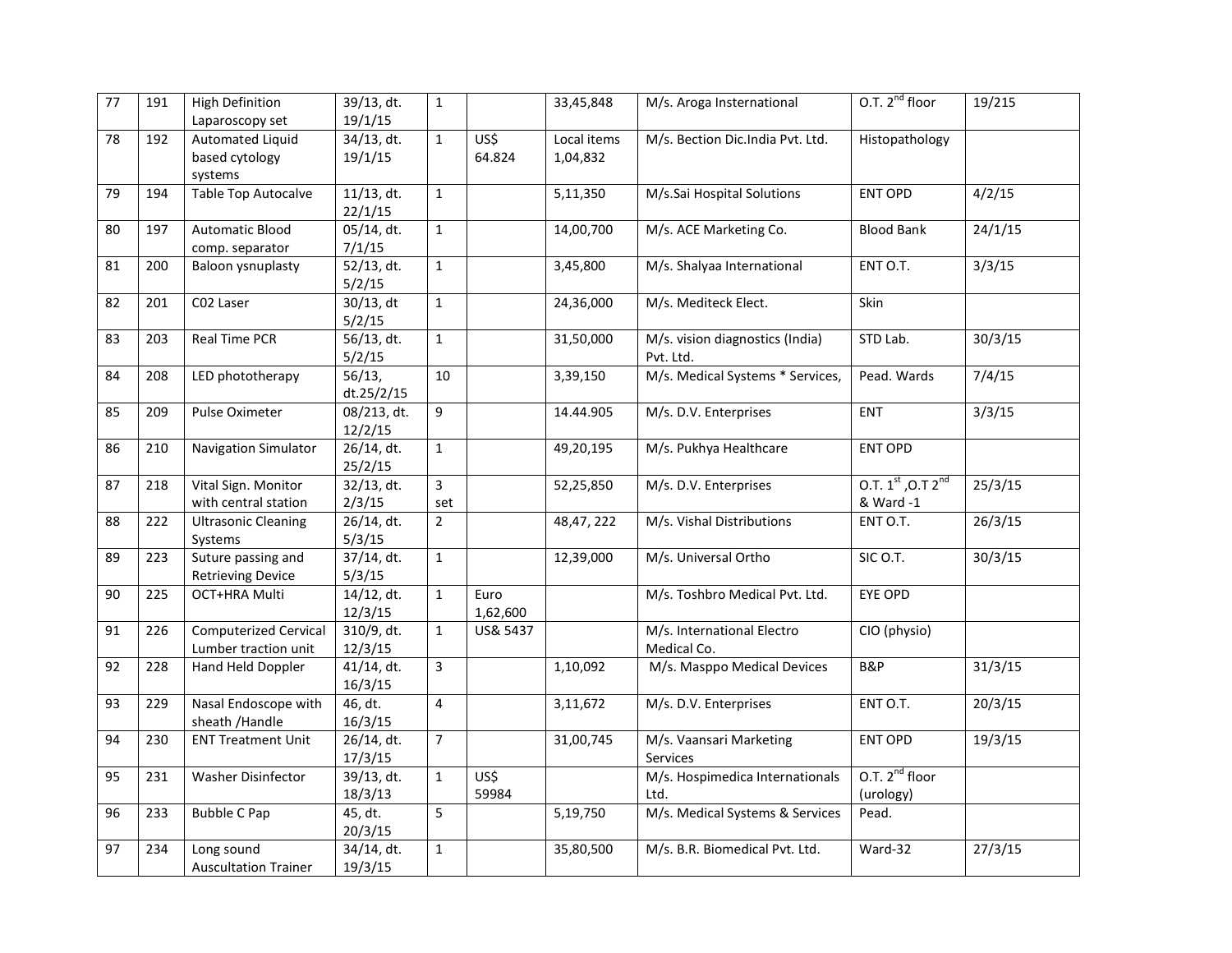| 98  | 235 | Color Doppler                 | 2014-15,                 | $\mathbf{1}$   |       | 1979750     | M/s. Dispo Surgical             | SOPD                    | 27/3/15 |
|-----|-----|-------------------------------|--------------------------|----------------|-------|-------------|---------------------------------|-------------------------|---------|
|     |     | Ultrasound machine            | 3838 dt,                 |                |       |             |                                 |                         |         |
|     |     |                               | 21/3/15                  |                |       |             |                                 |                         |         |
| 99  | 236 | U.V. Cabinet                  | 55/13, dt.               | 10             |       | 40,11,000   | M/s. Sai Hospital Solutions     | CSSD                    | 24/3/15 |
|     |     |                               | 18/3/15                  |                |       |             |                                 |                         |         |
| 100 | 239 | Varus/Valgus Co.              | $\frac{1}{37}{14}$ , dt. | 01             |       | 14,97,280   | M/s. Cure Surgicals             | SIC O.T.                | 26/3/15 |
|     |     |                               | 23/3/15                  |                |       |             |                                 |                         |         |
| 101 | 240 | 8 Beed intensive fetal        | 69/13, dt.               | $\overline{2}$ |       | 26, 54, 400 | M/s. A. Square Systems          | LR-I, LR-II             |         |
|     |     | monitoring unit               | 19/3/15                  | set            |       |             |                                 |                         |         |
| 102 | 241 | Bio-Tendoeis screw            | 37/14, dt.               | 01             |       | 14,38,971   | M/s. Cure Surgical              | SIC O.T.                | 26/3/15 |
|     |     | Systems                       | 23/3/15                  |                |       |             |                                 |                         |         |
| 103 | 243 | Mini Open Laterset            | 37/14, dt.               | $\mathbf{1}$   |       | 17,80,163   | M/s. Cure Surgical              | SIC O.T.                | 26/3/15 |
|     |     |                               | 23/3/15                  |                |       |             |                                 |                         |         |
| 104 | 245 | Centrifuge Machine            | 29/14, dt.               | 21             |       | 27,77,810   | M/s. Scientific Systems         | Lab. Medicine           | 27/3/15 |
|     |     |                               | 25/3/15                  |                |       |             |                                 |                         |         |
| 105 | 247 | Table top autoclave           | 46/14, dt.               | $\overline{2}$ |       | 2,91,900    | M/s. Mysource Innoventures      | ENT                     | 31/3/15 |
|     |     |                               | 25/3/15                  |                |       |             | Pvt. Ltd.                       |                         |         |
| 106 | 248 | Treadmill                     | 48/14, dt.               | $\mathbf{1}$   |       | 11,44,500   | M/s. Hospimedica International  | <b>PMR</b>              | 31/3/15 |
|     |     |                               | 21/3/15                  |                |       |             | Ltd.                            |                         |         |
| 107 | 249 | <b>Bone Harveting</b>         | 32/14, dt.               | $\mathbf{1}$   |       | 5,49,885    | M/s. Global Medical Solutions   | Nephro O.T.             | 26/3/15 |
|     |     | System                        | 26/3/15                  |                |       |             |                                 |                         |         |
| 108 | 250 | <b>High Definition</b>        | 36/14, dt.               | 6              |       | 10,00,220   | M/s. Cure Surgical              | SIC O.T.                | 31/3/15 |
|     |     | Arthoscope                    | 26/3/15                  |                |       |             |                                 |                         |         |
| 109 | 251 | Fiber Optic                   | 50/14, dt.               | $\mathbf{1}$   |       | 8,91,450    | M/s. Hospimax Healthcare Pvt.   | Medicine                |         |
|     |     | <b>Broncoscope Adult</b>      | 26/3/15                  |                |       |             | Ltd.                            |                         |         |
| 110 | 252 | Autologoous                   | 37/14, dt.               | $\mathbf{1}$   |       | 11,80,054   | M/s. Cure Surgical              | SIC O.T.                | 31/3/15 |
|     |     | <b>Conditioned Plasma</b>     | 19/3/15                  |                |       |             |                                 |                         |         |
|     |     | Systems                       |                          |                |       |             |                                 |                         |         |
| 111 | 253 | Body composition              | 51/14, dt.               | $\mathbf{1}$   |       | 6,98,250    | M/s. Hospimedica International  | SIC (physio)            |         |
|     |     | Analyzer                      | 26/3/15                  |                |       |             | Ltd.                            |                         |         |
| 112 | 254 | Active Passive execise        | 37/14, dt.               | 3              | Euro  |             | M/s. Hospimedical International | SIC & PMR               |         |
|     |     | trainer                       | 27/3/15                  | set            | 45000 |             | ltd.                            |                         |         |
| 113 | 255 | Scanning laser therapy        | 37/14, dt.               | $\overline{2}$ | Euro  |             | M/s. Hospimedical International | SIC (physio)            |         |
|     |     |                               | 27/3/15                  | set            | 22200 |             | Ltd.                            |                         |         |
| 114 | 256 | Critical cart with            | $\frac{1}{32}$ /12, dt.  | 5              |       | 25,98,225   | M/s. Sai Hospital Solutions     | Surgery wards           | 31/3/15 |
|     |     | defibliation                  | 127/3/15                 |                |       |             |                                 |                         |         |
| 115 | 257 | Automatic                     | 47/14, dt.               | $\mathbf{1}$   |       | 1,56,240    | M/s. Masppo Medical Devices     | Lab. Medicine           | 31/3/15 |
|     |     | biochemistry Analyzer         | 30/3/15                  |                |       |             |                                 |                         |         |
| 116 | 258 | <b>LED Head Lisht Battery</b> | 46/14, dt.               | 5              |       | 2,88,488    | M/s. Masppo Medical Devices     | <b>ENT OT.&amp; ENT</b> | 30/3/15 |
|     |     | operated with charger         | 30/3/15                  |                |       |             |                                 | OPD                     |         |
| 117 | 259 | Rigid Video                   | 50/14, dt.               | $\mathbf{1}$   |       | 6,19,500    | M/s. Faith Bitech               | Resp. Medicine          | 31/3/15 |
|     |     | Laryngoscope                  | 30/3/15                  |                |       |             |                                 |                         |         |
| 118 | 260 | Continous Realtime            | 19/11, dt.               | $\mathbf 1$    |       | 9,96,044    | M/s. Steranco Health care Pvt.  | Resp. Medicine          | 31/3/15 |